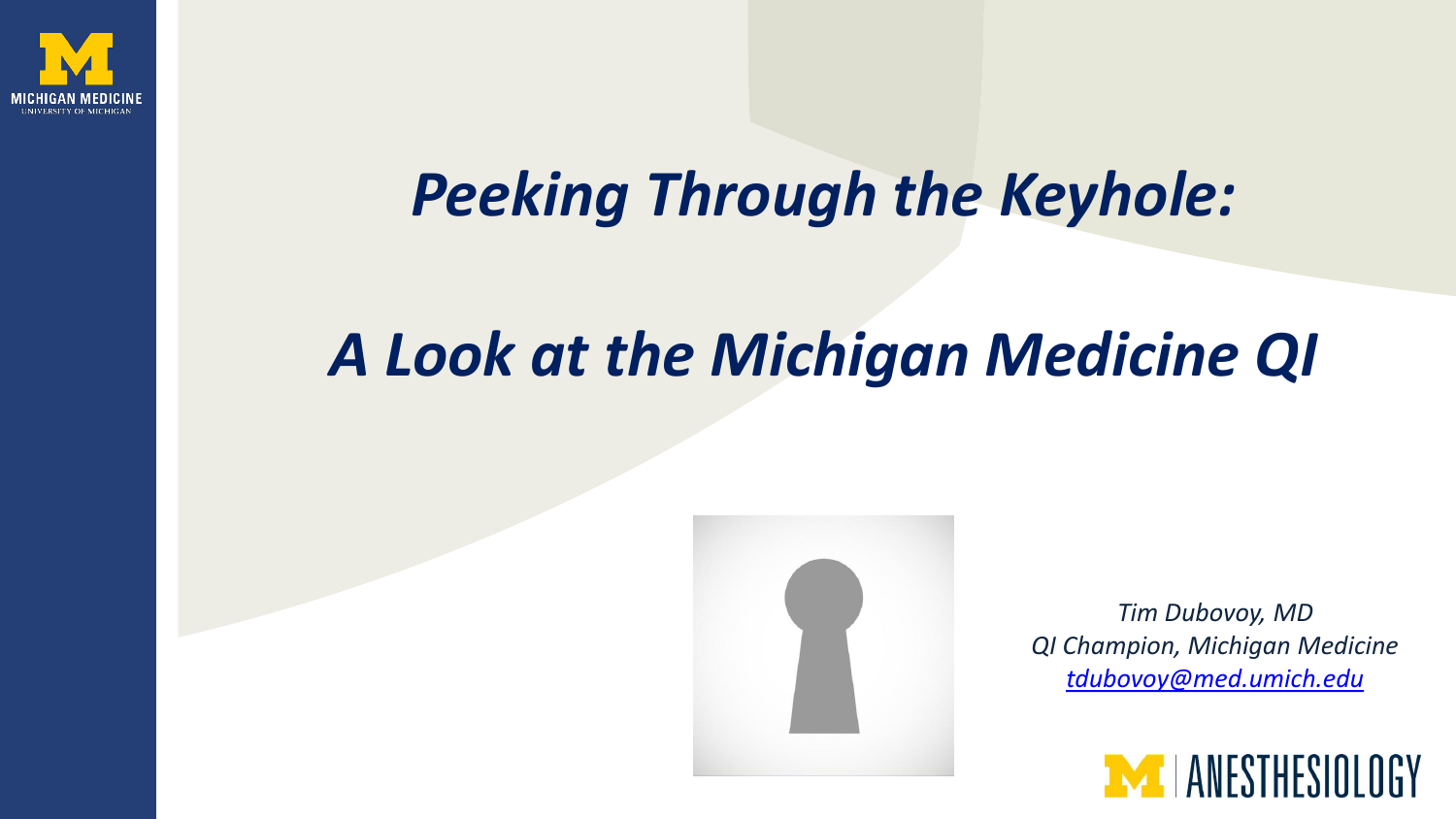

#### *Overview*

- *QA/QI Program at the University of Michigan*
- *Integrating ASPIRE metrics into QI process*
- *Expanding beyond QI – using ASPIRE for peer review*

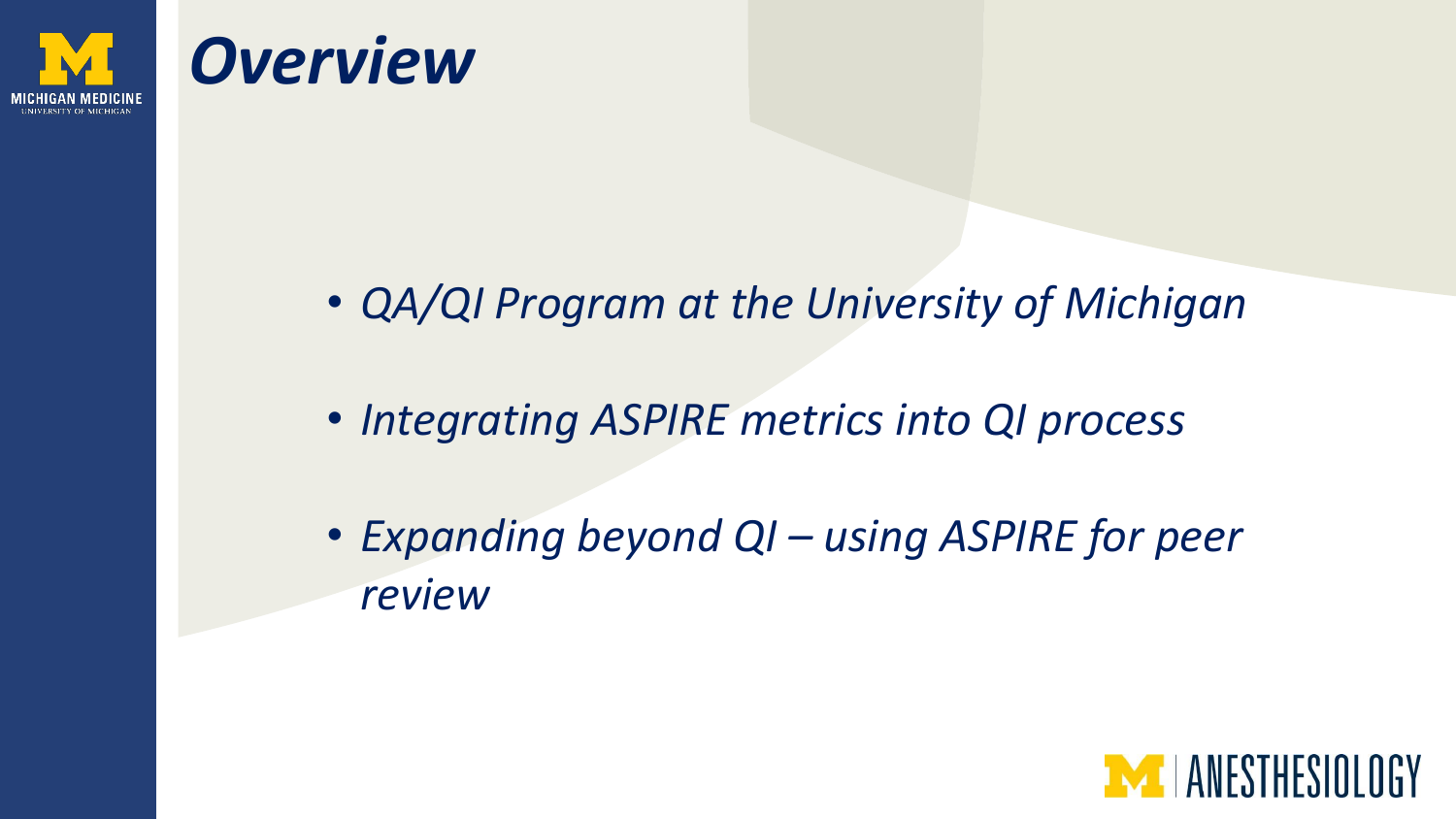



**QA Committee**

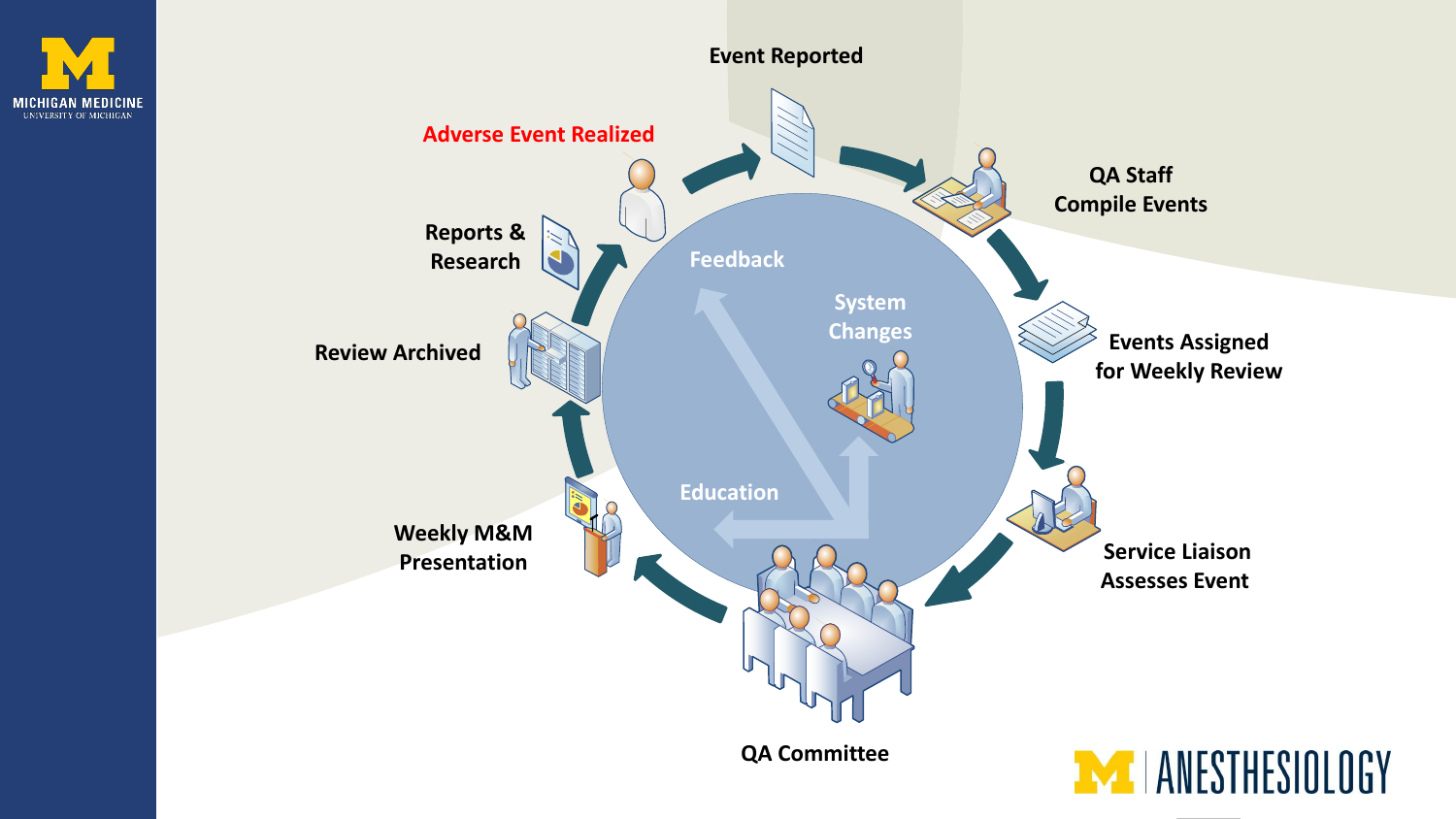



**QA Committee**

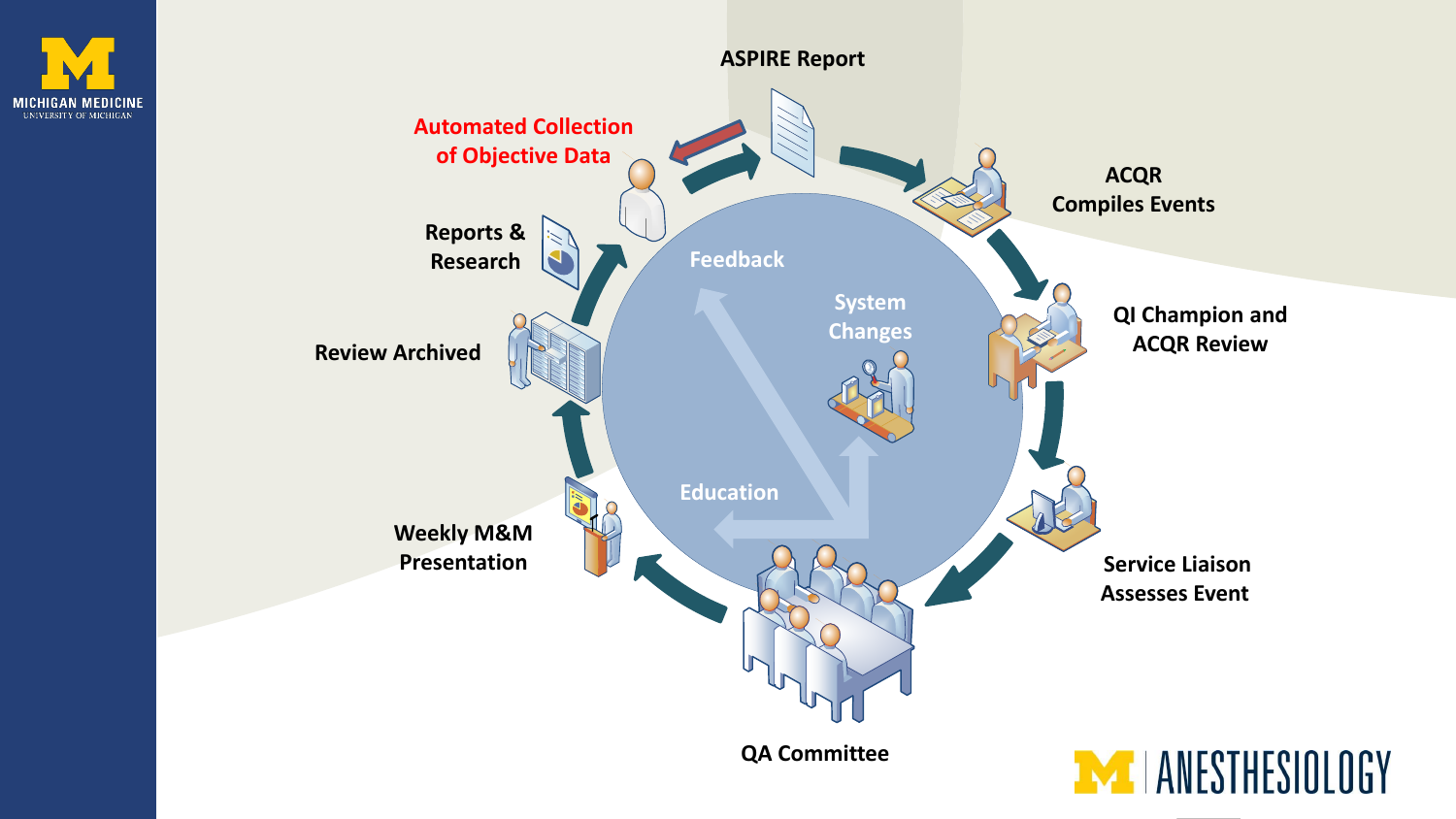## *Focused Metric Review: GLU-01*

| <b>GLU-01: Percent of cases with</b><br>perioperative glucose > 200<br>mg/dL with administration of<br>90 minutes of original glucose<br>measurement. |                         | <b>GLU 01a:</b> Perioperative glucose >200 with administration<br>of insulin or glucose recheck within 90 minutes of original<br>glucose measurement for the time period between<br>Anesthesia Start and Anesthesia End.<br>insulin or glucose recheck within GLU01b: Perioperative glucose >200 with administration<br>of insulin or glucose recheck within 90 minutes of origina<br>glucose measurement for the time period between 2<br>hours before Anesthesia Start to 2 hours after Anesthesia<br>End. |                          |                                                                         | Success:<br>* Administration of insulin<br>within 90 minutes (either IV<br>or sub Q routes) or<br>* Recheck of glucose level<br>within 90 minutes<br>GLU 01a: Anesthesia Start and GLU 01b: 2 hours before * Obstetric Non-Operative Procedure Rooms<br>Anesthesia End | Inclusions:<br>* Patients with and<br>without diagnosis of<br>diabetes<br>* All patients with<br>glucose level greater<br>than 200 mg/dL<br>between<br>Anesthesia Start to 2<br>hours after Anesthesia<br>End |                                                                                      | * ASA 5 and 6 cases<br>01958, 01960, 01967 | * Patients < 12 years of age.<br>minutes before Anesthesia End for GLU 01a<br>* Outpatient cases with Anesthesia Start to<br>Anesthesia end time less than 4 hours long<br>* Obstetric Non-Operative Procedures- CPT<br>(Rooms tagged as OB-GYN – Labor and Delivery)<br>* Obstetric Non-Operative Procedures with<br>procedure text: "Labor Epidural" | * Glucose measurements > 200 mg/dL within 90 Responsible Provider:<br>The provider signed in at the first<br>glucose recheck or first<br>administration of insulin. If<br>neither occurred, then the<br>responsible provider is the one<br>signed in 90 minutes after the<br>high glucose measurement |                                                                              |
|-------------------------------------------------------------------------------------------------------------------------------------------------------|-------------------------|--------------------------------------------------------------------------------------------------------------------------------------------------------------------------------------------------------------------------------------------------------------------------------------------------------------------------------------------------------------------------------------------------------------------------------------------------------------------------------------------------------------|--------------------------|-------------------------------------------------------------------------|------------------------------------------------------------------------------------------------------------------------------------------------------------------------------------------------------------------------------------------------------------------------|---------------------------------------------------------------------------------------------------------------------------------------------------------------------------------------------------------------|--------------------------------------------------------------------------------------|--------------------------------------------|--------------------------------------------------------------------------------------------------------------------------------------------------------------------------------------------------------------------------------------------------------------------------------------------------------------------------------------------------------|-------------------------------------------------------------------------------------------------------------------------------------------------------------------------------------------------------------------------------------------------------------------------------------------------------|------------------------------------------------------------------------------|
| <b>MRN</b>                                                                                                                                            | <b>Surgical Service</b> | <b>DOS</b>                                                                                                                                                                                                                                                                                                                                                                                                                                                                                                   | <b>Operating</b><br>Room | Procedure                                                               | <b>GLU-01 Result Reason</b>                                                                                                                                                                                                                                            |                                                                                                                                                                                                               | IF Insulin/ IF Recheck/<br>Time from Time from Anesthesia<br>Glucose lab Glucose lab | Has<br>CPT (Y/N)                           | Responsible<br><b>Attending</b>                                                                                                                                                                                                                                                                                                                        | <b>Responsible CRNA</b><br>/ Resident                                                                                                                                                                                                                                                                 | <b>Notes</b>                                                                 |
| <b>XXXXX</b>                                                                                                                                          | Transplant              | 7/31/18                                                                                                                                                                                                                                                                                                                                                                                                                                                                                                      | <b>U-OR 17</b>           | <b>LAPAROSCOPIC LIVER</b><br><b>ANTERIOR RESECTION</b>                  | High Glucose Treated: High<br>RESECTIOLAPAROSCOPIC LOW glucose: 229 at 11:05 AM, not<br>treated within 90 minutes                                                                                                                                                      | N/A                                                                                                                                                                                                           | 91 min                                                                               | <b>No</b>                                  | <b>XXXXXXXX</b>                                                                                                                                                                                                                                                                                                                                        | <b>XXXXXXXX</b>                                                                                                                                                                                                                                                                                       | following glucose lab taken at<br>12:36pm. (156)                             |
| <b>XXXXX</b>                                                                                                                                          | Radiology               | 7/24/18                                                                                                                                                                                                                                                                                                                                                                                                                                                                                                      | IRCV07                   | <b>BILATERAL IR ANGIOGRAM</b><br><b>PULMONARY</b>                       | High Glucose Treated: High<br>glucose: 207 at 12:45 PM, not<br>treated within 90 minutes                                                                                                                                                                               | N/A                                                                                                                                                                                                           | 2hr 45min                                                                            | No                                         | <b>XXXXXXXX</b>                                                                                                                                                                                                                                                                                                                                        | <b>XXXXXXXX</b>                                                                                                                                                                                                                                                                                       | 12:05 (228), 12:45 (207), 15:30<br>(138). Next lab in PACU at 17:10<br>(157) |
| <b>XXXXX</b>                                                                                                                                          | Ophthalmology           | 7/17/18                                                                                                                                                                                                                                                                                                                                                                                                                                                                                                      |                          | U-OR 05 LEFT ENUCLEATION                                                | High Glucose Treated: High<br>glucose: 215 at 6:45 PM, not<br>treated within 90 minutes                                                                                                                                                                                | N/A                                                                                                                                                                                                           | $>3$ hrs                                                                             | <b>No</b>                                  | <b>XXXXXXXX</b>                                                                                                                                                                                                                                                                                                                                        | XXXXXXXX                                                                                                                                                                                                                                                                                              | 18:45 (215), 21:21 (216)                                                     |
| <b>XXXXX</b>                                                                                                                                          | Urology                 | 7/2/18                                                                                                                                                                                                                                                                                                                                                                                                                                                                                                       |                          | <b>MIDLINE LAPAROSCOPIC</b><br>U-OR 29 CYSTECTOMY WITH DAVINCI<br>[PHI] | High Glucose Treated: High<br>glucose: 500 at 9:45 AM, not<br>treated within 90 minutes                                                                                                                                                                                | 11:56 (2hrs,<br>11min                                                                                                                                                                                         | 2 hr 2 min                                                                           | 00864                                      | <b>XXXXXXXX</b>                                                                                                                                                                                                                                                                                                                                        | <b>XXXXXXXX</b>                                                                                                                                                                                                                                                                                       | 11:47 (251) --> Insulin@11:56 --<br>>14:06(227)                              |

Exclusions:

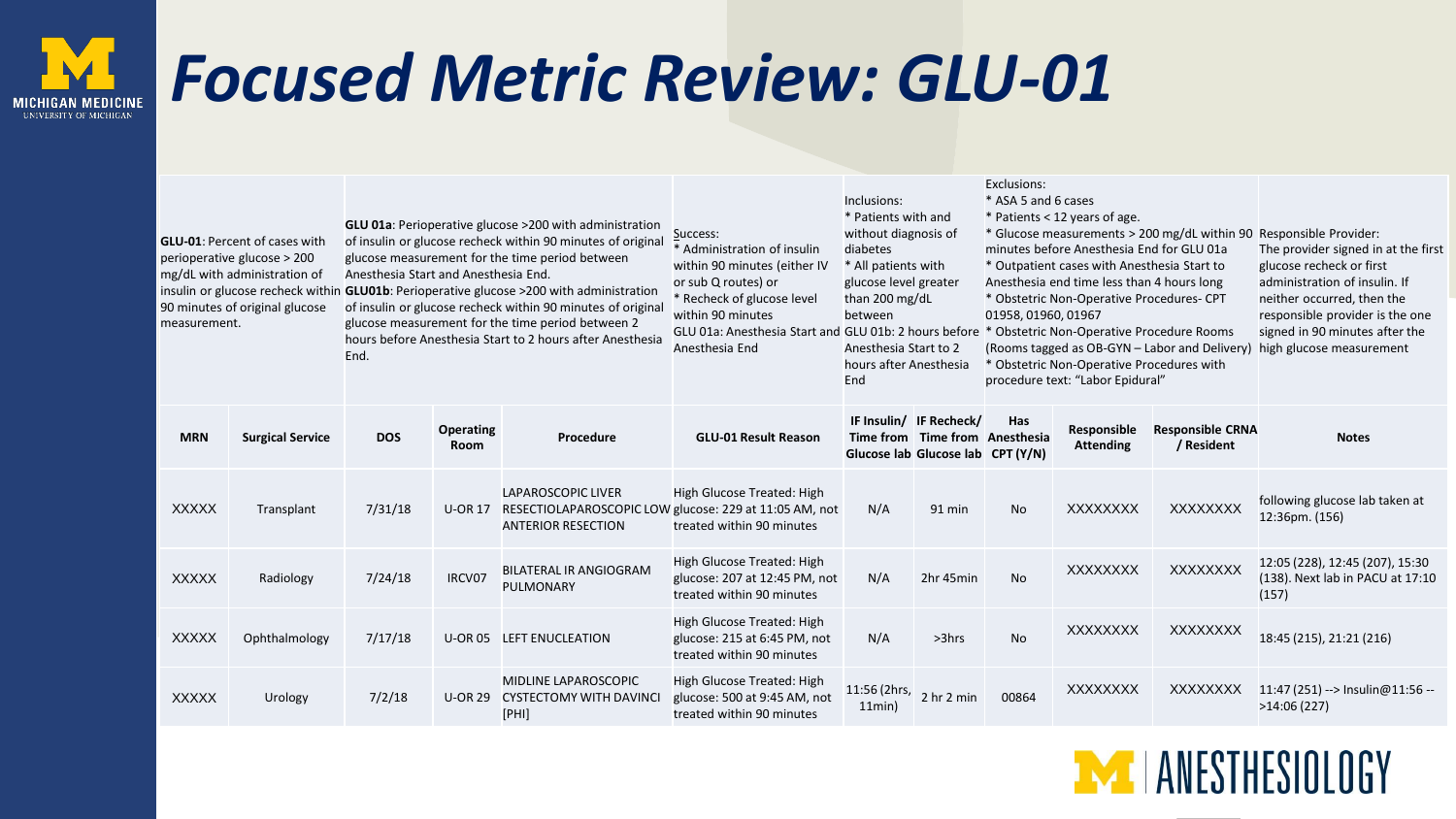## *Focused Metric Review: TRAN-02*

| TRAN 02: Percentage of cases with a post transfusion hemoglobin or hematocrit value less than or equal to 10 g/dL<br>or 30%.<br>Inclusions:<br>* Any patient that receives a red blood cell transfusion |                                   |            |                          |                                                  |                                                                                                               |      |                              |             | Exclusions:<br>* Patients < 2 years of age<br>* Patients <12 years old undergoing a cardiac procedure<br>(CPT: 00560, 00561, 00562, 00563, 00567, 00580).<br>* Pediatric cases (<12 years old) where either the<br>transfused PRBC or EBL was greater than 30cc/kg.<br>* ASA 5 & 6<br>* EBL $\geq 2000$ ml<br>* Massive Transfusion: Transfusion of 4 or more units or<br>1200-1700 cc of blood |                                                    |                                                                 |                                   | * Hematocrit value documented as < 30<br>and/or hemoglobin value documented as<br>* No hematocrit or hemoglobin checked<br>within 6 hours of anesthesia end | In a normal adult pt,<br>1 U of RBCs should<br>raise the Hgb level by<br>approx. 1 g/dL and<br>the Hct by 3% |                                                                                                     |
|---------------------------------------------------------------------------------------------------------------------------------------------------------------------------------------------------------|-----------------------------------|------------|--------------------------|--------------------------------------------------|---------------------------------------------------------------------------------------------------------------|------|------------------------------|-------------|-------------------------------------------------------------------------------------------------------------------------------------------------------------------------------------------------------------------------------------------------------------------------------------------------------------------------------------------------------------------------------------------------|----------------------------------------------------|-----------------------------------------------------------------|-----------------------------------|-------------------------------------------------------------------------------------------------------------------------------------------------------------|--------------------------------------------------------------------------------------------------------------|-----------------------------------------------------------------------------------------------------|
| <b>MRN</b>                                                                                                                                                                                              | <b>Surgical</b><br><b>Service</b> | <b>DOS</b> | <b>Operating</b><br>Room | Procedure                                        | <b>TRAN-02 Result Reason</b>                                                                                  |      | Pt wt Age<br>EBL peds<br>pts | (if<br>$12$ | <b>All Transfusion</b><br><b>Times</b>                                                                                                                                                                                                                                                                                                                                                          | Hgb/Hct<br>Time -<br><b>Manual</b><br>(centricity) | Hgb/Hct<br>Time - Auto-<br>pop<br>(MiChart)                     | <b>Failed</b><br>TRAN 01<br>(Y/N) | <b>Attributable</b><br><b>Attendings</b>                                                                                                                    | <b>Attributable</b><br><b>CRNA/Residents</b>                                                                 | <b>Notes</b>                                                                                        |
| <b>XXXX</b>                                                                                                                                                                                             | Cardiac                           | 7/31/18    |                          | <b>CVC-OR 02 ARTERY BYPASS</b><br><b>GRAFT</b>   | MIDLINE CORONARY HCT/HGB documented as <=<br>30/10: No. HCT:34.000<br>documented at 7:34 PM                   | 0    | na                           | na          | 1819 (1 PRBC)<br>1905 (1 whole<br>blood)                                                                                                                                                                                                                                                                                                                                                        | 1526 (35)<br>1715 (3)<br>1800 (17)<br>1957 (34)    | 0416 (39.4)<br>1522 (35)<br>1728 (30)<br>1806 (17)<br>1934 (34) | <b>No</b>                         | <b>XXXXXXX</b>                                                                                                                                              | <b>XXXXXXX</b>                                                                                               | Perhaps rechecking<br>after first unit would<br>have prevented<br>second unit from<br>being needed? |
| <b>XXXX</b>                                                                                                                                                                                             | Trauma                            | 7/14/18    | <b>U-OR 27</b>           | <b>I AND D - SPECIFY</b><br><b>BODY SITE</b>     | HCT/HGB documented as <=<br>30/10: No. HCT:39.200<br>documented at 3:02 PM                                    | 20   | na                           | na          | 0840 (1unit)                                                                                                                                                                                                                                                                                                                                                                                    | none                                               | 0050(18.1)<br>0524(20)<br>1502 (39.2)                           | <b>No</b>                         | <b>XXXXXXX</b>                                                                                                                                              | <b>XXXXXXX</b>                                                                                               | were additional units<br>given on the unit<br>after anes end?                                       |
|                                                                                                                                                                                                         | XXXX Orthopedics                  | 7/3/18     | <b>U-OR 34</b>           | <b>POSTERIOR</b><br>STEALTH AND O-<br><b>ARM</b> | THORACIC/LUMBAR HCT/HGB documented as <=<br>SPINAL FUSION WITH 30/10: No. HCT:31.000<br>documented at 3:45 PM | 1000 | na                           | na          | 1316 (1 PRBC)<br>1342 (1 PRBC)<br>1500 (1 PRBC)                                                                                                                                                                                                                                                                                                                                                 | 0910 (32)<br>1145 (31)<br>1430 (33)<br>1545 (33)   | 0913 (32)<br>1153 (31)<br>1429 (33)<br>1542 (33)                | Yes                               | <b>XXXXXXX</b>                                                                                                                                              | <b>XXXXXXX</b>                                                                                               | 1000cc EBL but never<br>a hct<30; Were VS<br>compromised?                                           |
| <b>XXXX</b>                                                                                                                                                                                             | Radiology                         | 7/1/18     | IRUH01                   | <b>IR VASCULAR</b><br><b>EMBOLIZATION</b>        | $HCT/HGB$ documented as $\leq$<br>30/10: No. HCT:33.000<br>documented at 2:03 PM                              | 15   | na                           | na          | 1311 (1 PRBC)<br>1312 (1 PRBC)                                                                                                                                                                                                                                                                                                                                                                  | 1300 (35)<br>1403 (33)                             | 0833 (43.2)<br>1023 (41.7)<br>1308 (35)<br>1403 (33)            | Yes                               | <b>XXXXXXX</b>                                                                                                                                              | <b>XXXXXXX</b>                                                                                               | ??                                                                                                  |

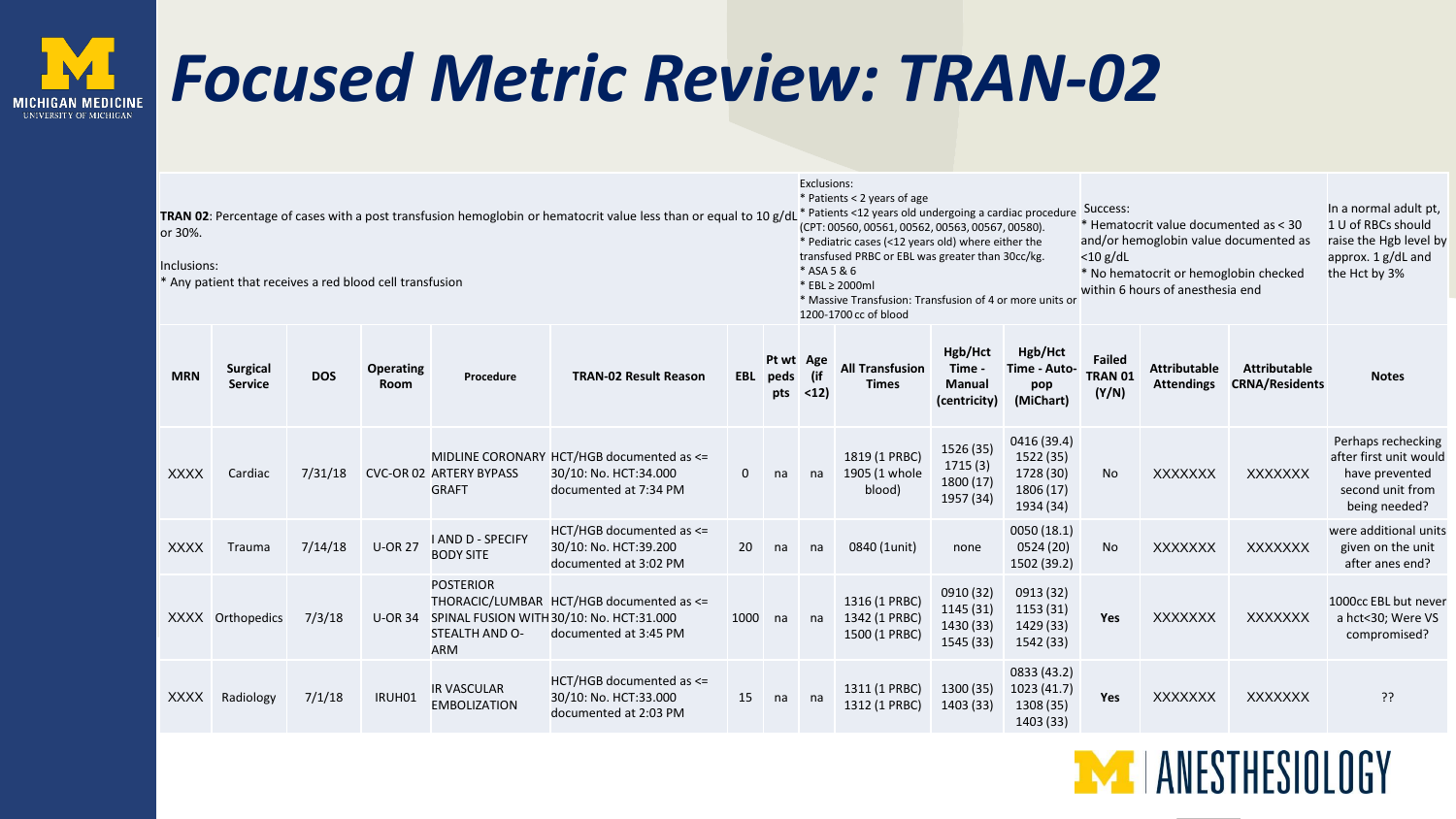

• *Any measures with few (< 15?) failed cases* – *GLU-01, GLU-02, MED-01, TEMP-03*

• *At the request of individual providers: e.g. TEMP-01*

January 2017 July 2018

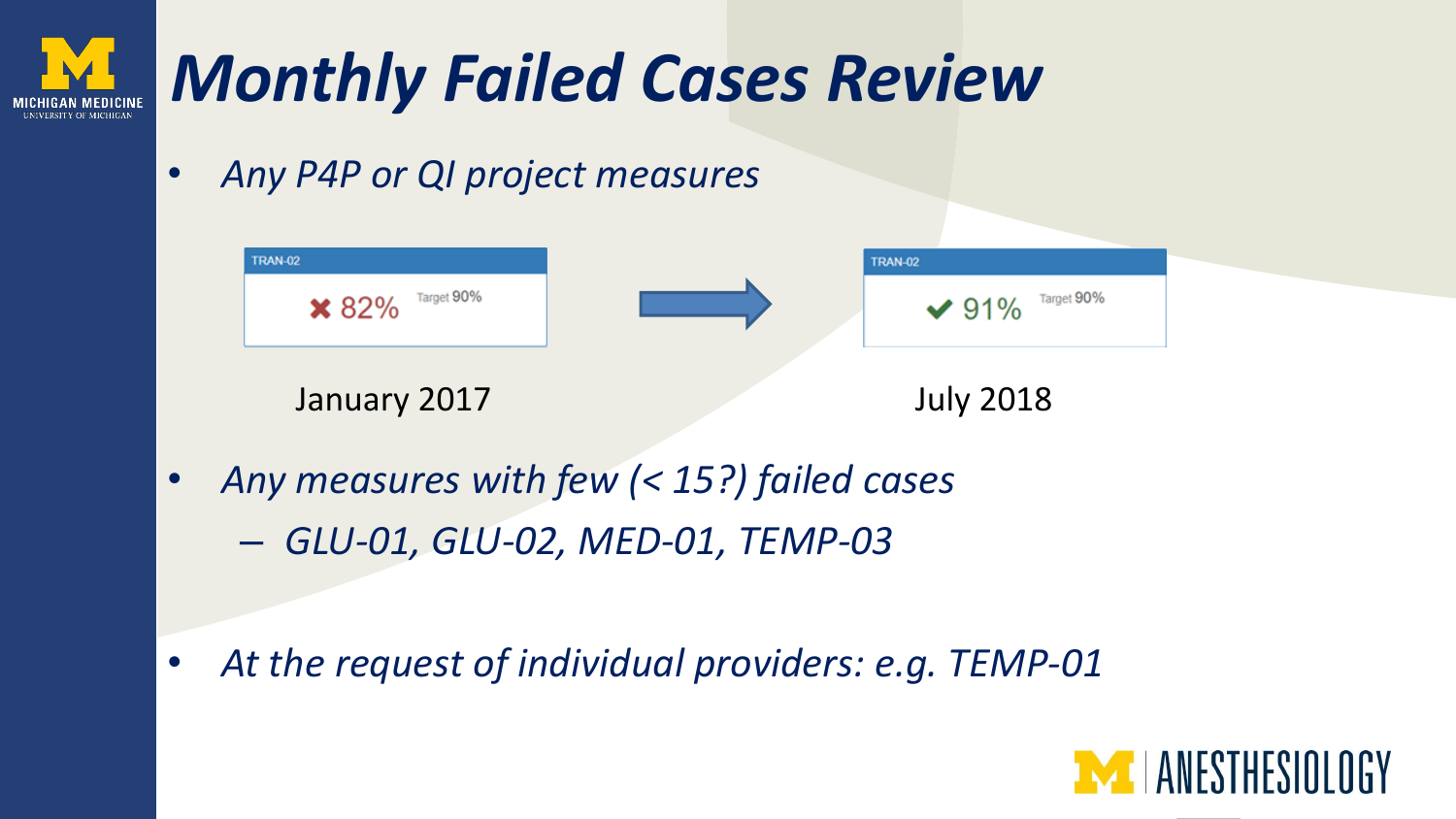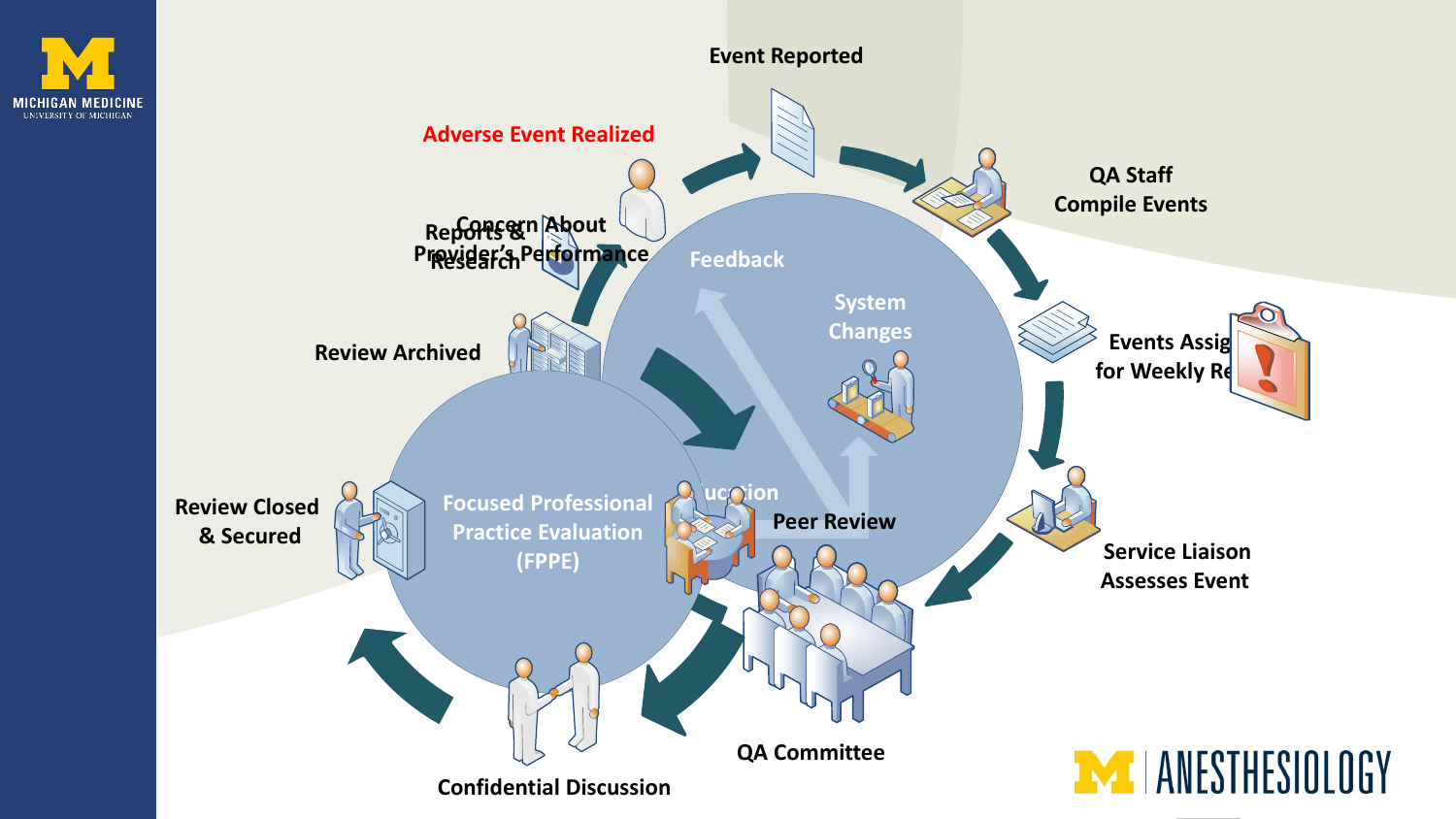## *Who's Afraid of Peer Review?*

*"OPPE is a screening tool to evaluate all practitioners who have been granted privileges and to identify those clinicians who might be delivering an unacceptable quality of care."*

"It is important to emphasize that OPPE is not designed to *identify clinicians who are delivering good or excellent care."*

By Robert A. Wise, M.D. **Medical Advisor The Joint Commission** 

*"If OPPE is not identifying any practitioner performance issues through its process, then the indications may not be as sensitive as they should be."*

*Methodologies for collecting information: Periodic Chart Review Direct Observation Monitoring of diagnostic and treatment techniques Discussion with other individuals involved in the care of each patient*

Standards BoosterPak™ for Focused **Professional Practice Evaluation/ Ongoing Professional Practice Evaluation (FPPE/OPPE)** 



The Joint Commission

The Joint Commission gratefully acknowledges the financial support provided by Hospira, Inc. for the development of this BoosterPak

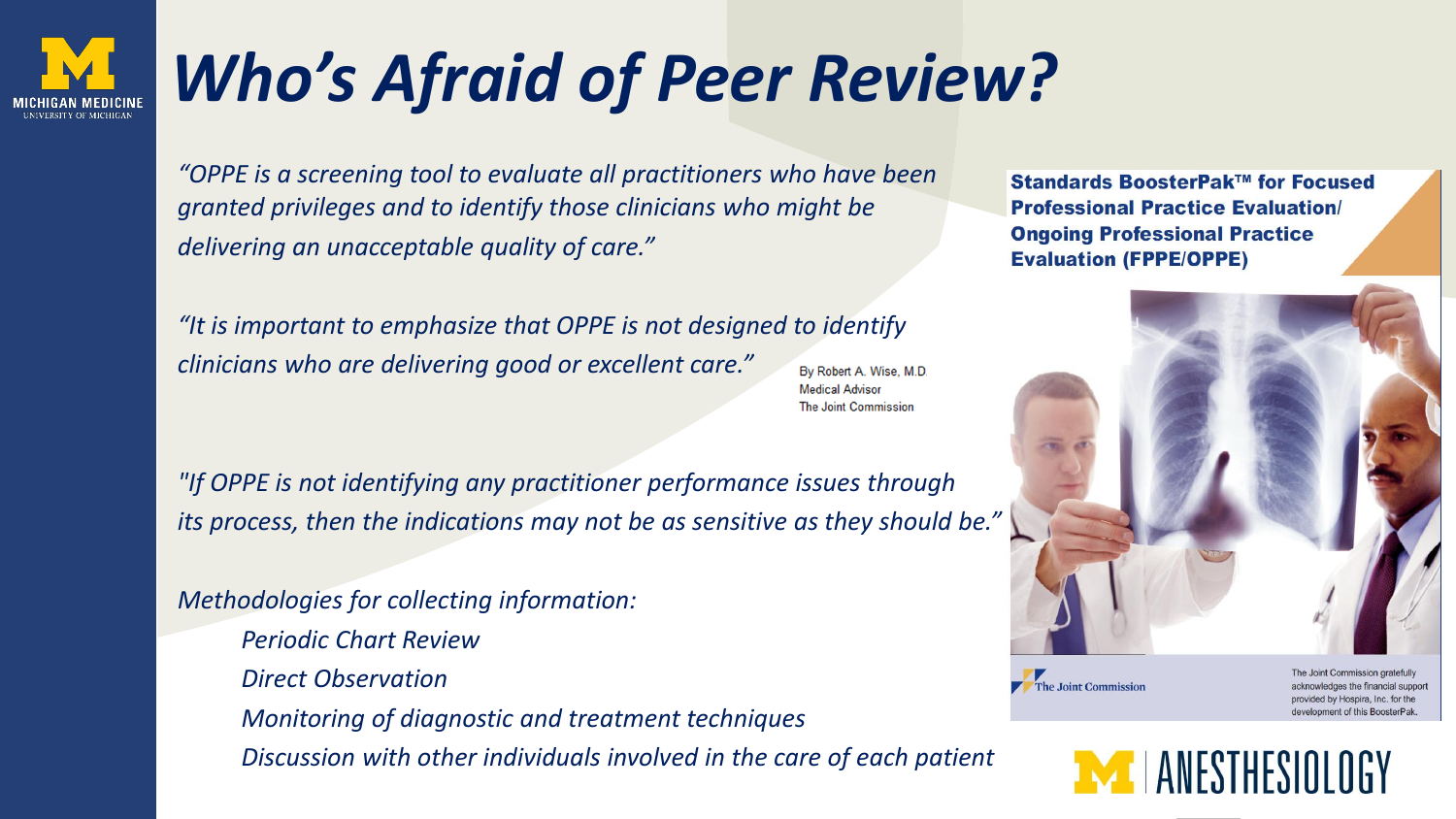## *Picking the Right Metrics*

- *Relevant to clinical practice*
- *Objective criteria*
- *Meaningful sample size*
- *High level of compliance*
- *Should be part of OPPE*
- *Reported frequently*

#### *PULM-01, NMB-02, TEMP-03*

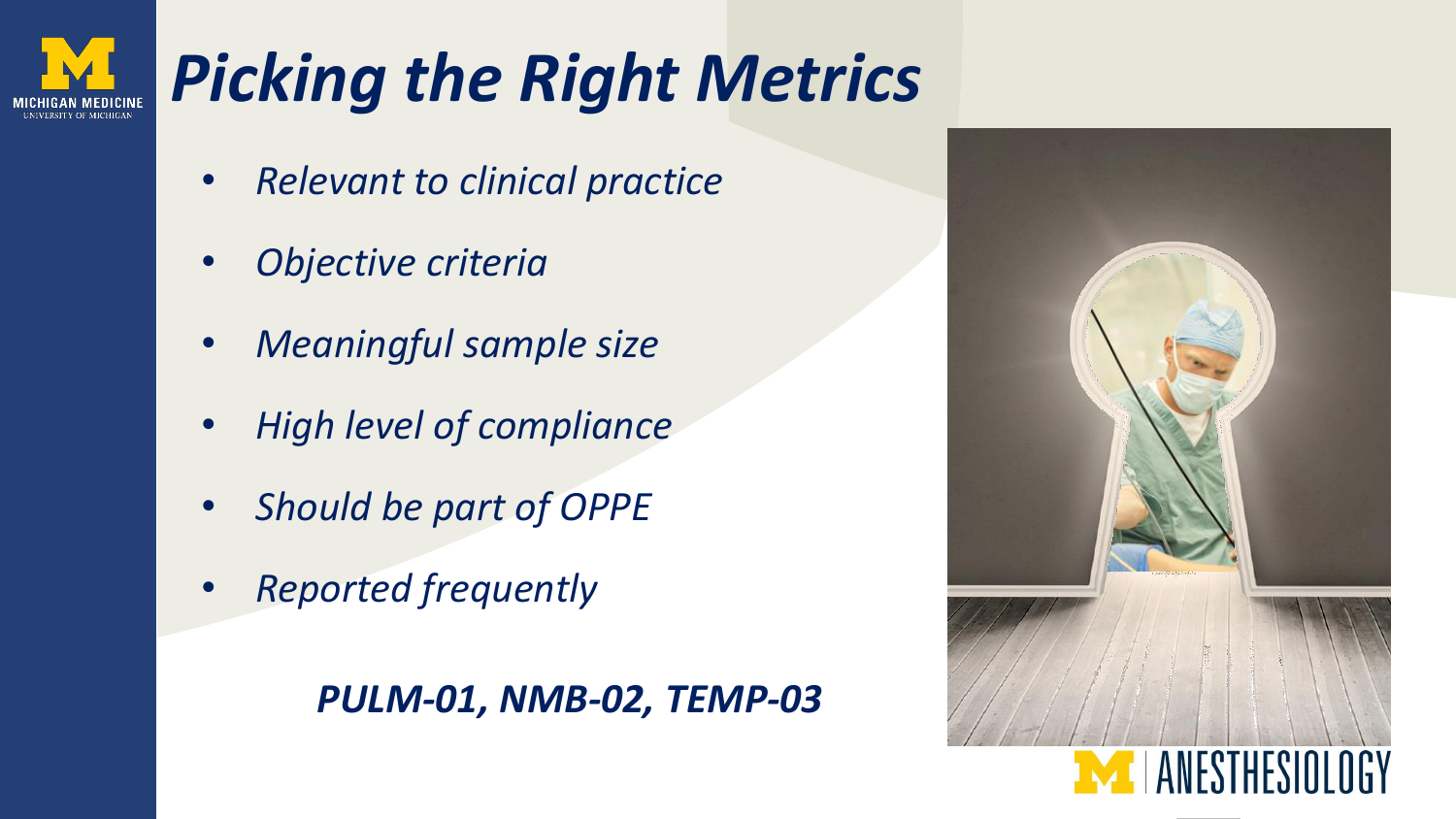